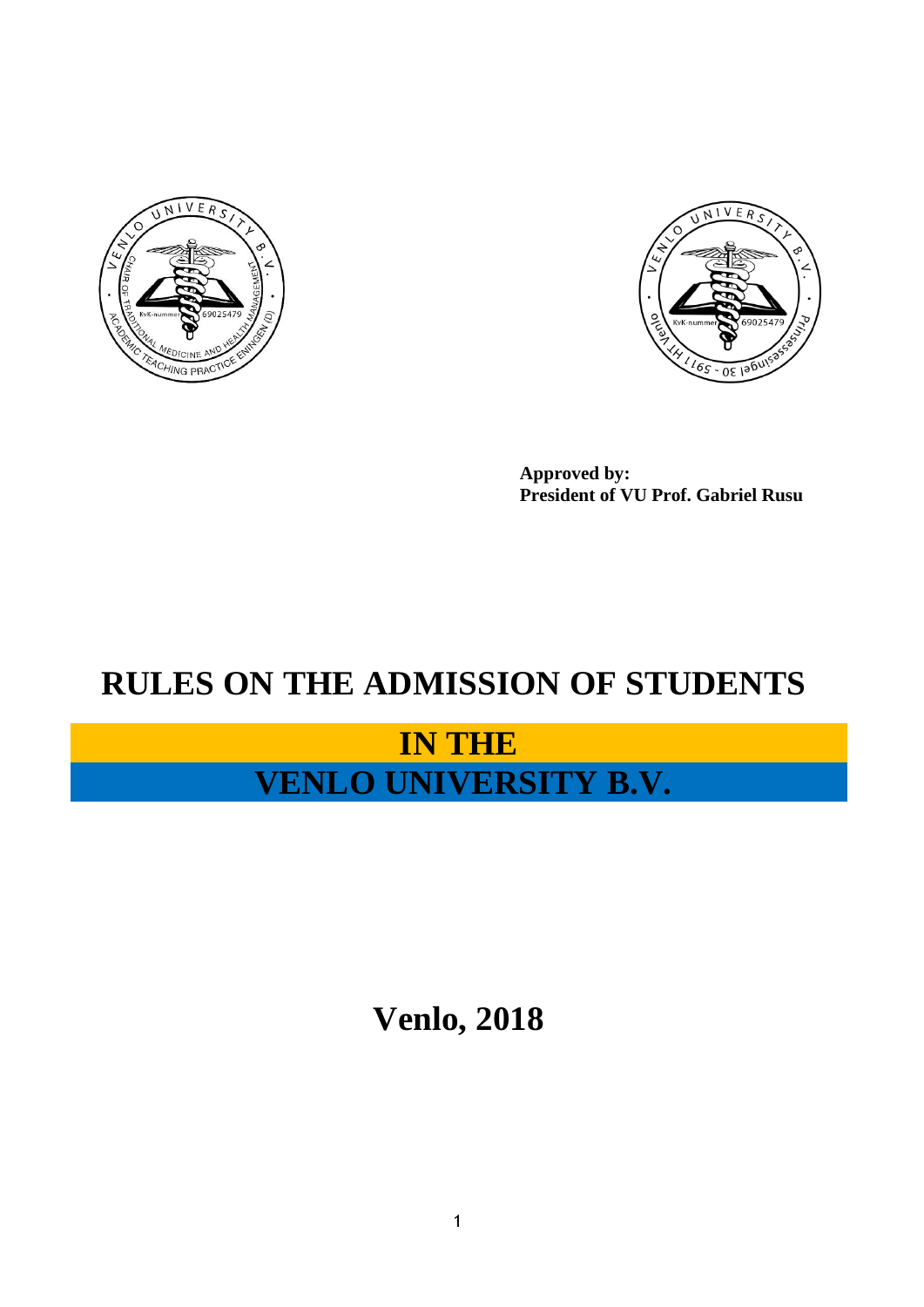### **TABLE OF CONTENTS**

| <b>I. GENERAL PROVISIONS</b>                                                        | 3  |
|-------------------------------------------------------------------------------------|----|
| II. DOCUMENTS AND APPLICATION FEES                                                  | 6  |
| <b>III. SUBMISSION OF DOCUMENTS</b>                                                 | 8  |
| IV. COMPETITION AND ADMISSION EXAMINATIONS                                          | 8  |
| V. TRANSFER OF STUDENTS TO EPU FROM OTHER HIGHER EDUCATION<br><b>ESTABLISHMENTS</b> | 12 |
| VI. RANKING AND ADMISSION OF CANDIDATE STUDENTS                                     | 13 |
| VII. ENROLMENT OF NEWLY ADMITTED STUDENTS                                           | 16 |
| VIII. SUPPLEMENTARY PROVISIONS                                                      | 17 |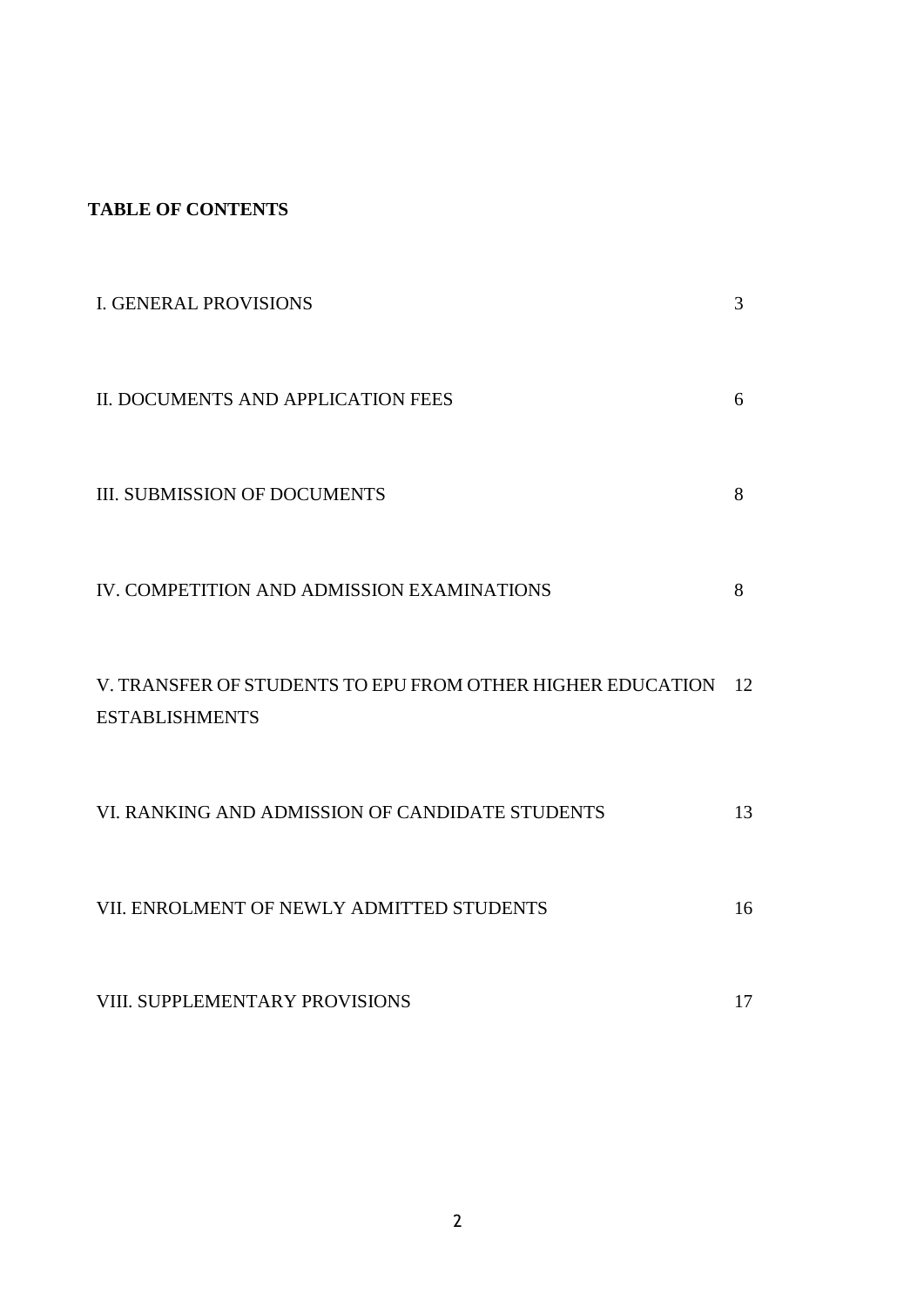#### **I. GENERAL PROVISIONS**

**Article 1.** These Rules on the admission of students in the Venlo University (hereinafter referred to as "the University") are adopted in compliance with the Rules on the structure and operation of the University and sets out the terms and conditions for admission of candidate students.

**Article 2.** (1) Citizens of the European Union (EU) and European Education Area member states, as well as citizens of third countries may be students in the University in education and qualification degrees (EQD) "bachelor" and "master", including when master degree may be obtained immediately after secondary education if they hold a diploma for secondary education recognised by the respective country for applying to a higher education establishment.

(2) Individuals apply for admission to the University by submitting the documents under Section II within the time periods published on the University's website.

(3) The ranking for the Architecture master academic standard is made on the basis of the results from competition examinations in the University and the marks from the diploma for secondary education.

(4) For bachelor academic standards admission is based on documents and marks from state matriculation examinations and the diploma for secondary education.

**Article 3.** (1) Applying and ranking are carried out according to the announced places by academic standards, which the candidates may arrange in descending order of their wishes when submitting the documents.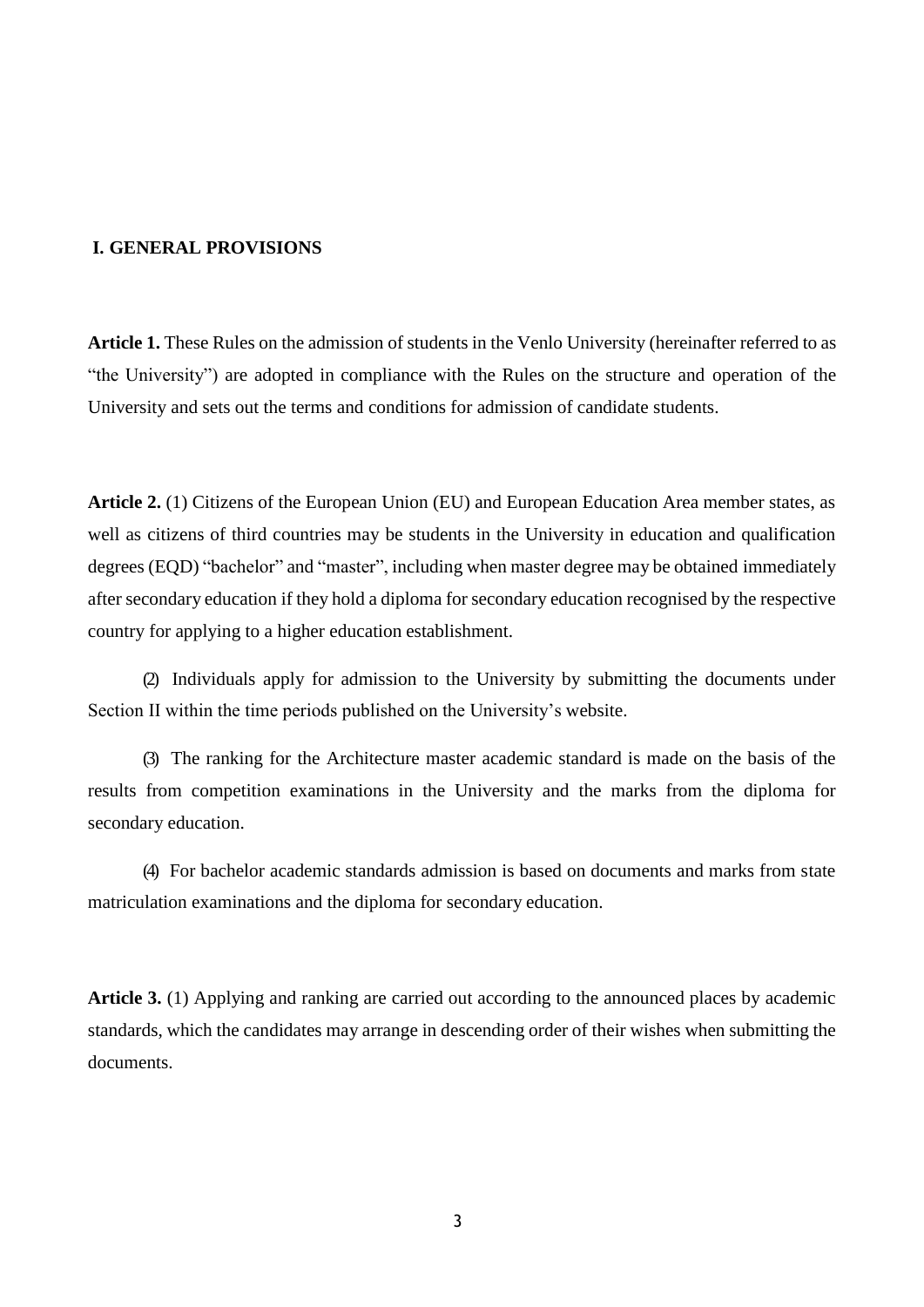(2) When the announced places are less than the candidates, they are ranked according to their documents and average grade, which is formed under the procedure as set out in section VI of these Rules.When the announced places are more than the candidates, students are admitted without competition, however they should meet the threshold criteria as set out in paragraph 5 of this article.

(3) Threshold criteria are as follows:

- 1. average result from the diploma for completed secondary education not less than
- 2. "Good"  $(C)^1$ ;
- 3. the mark from the state matriculation examination in Mathematics, if sat, or the average mark in Mathematics from the diploma for secondary education,
- 4. where state matriculation examination in Mathematics is not sat not less than "Good 4" (C);

5. knowledge in English at TOEFL (at least 70 points), SAT, ACT, IELTS (at least 5.5) level.

(4) When the candidate has no document for meeting the requirements in Mathematics or English language, they may sit an admission examination in the University to prove the possession of equivalent training.

**Article 4.** (1) The University admits graduates of the secondary schools in the Netherlands as students with status of conditionally admitted students.

- (2) The candidates under paragraph 1 submit their documents after the beginning of the second term of their last academic year in the secondary school, and upon completing their education they submit the duly issued diploma.
- (3) During the conditional status the candidate may attend courses in the University for the purposes of enhancing their education level and preparation for the respective specialty.

<sup>&</sup>lt;sup>1</sup> Marks with letters are according to the European Credit Accumulation and Transfer System (article 78, paragraph 1, item 1 of the Rules of the venlo University).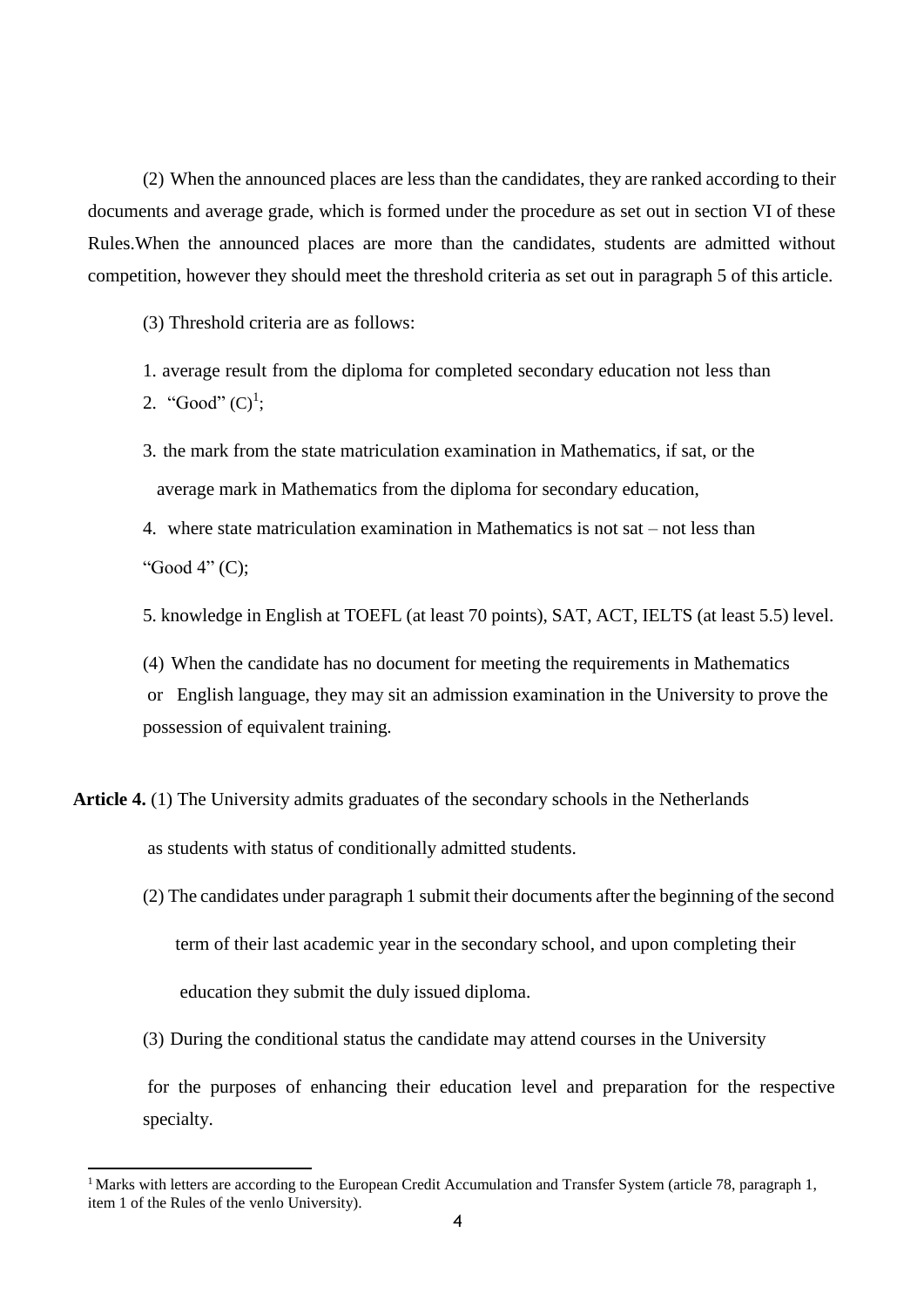(4) The university organises preparatory courses in English, Mathematics and (if needed) in Physics, including for the candidates under paragraph 3. These courses are with duration of 3, 6 and 9 months, depending on the desire and level of the preliminary preparation of the candidates.

**Article 5.** (1) The threshold requirements under article 3, paragraph 4 are valid for education and qualification degree "master" in the Architecture academic standard after completed secondary education.

(2) Ranking for education and qualification degree "master" after completed secondary education in Architecture academic standard is carried out under section VI of these Rules on the basis of the results from successfully passed competition examinations.

(3) According to the Rules on the structure and operation of the European Polytechnical University, for the purposes of verifying the specific abilities and talent of the candidate required for studying in the Architecture academic record, competition examinations in two rounds.

**Article 6.** (1) Candidate students with minimum total result from the course of study 4,00 and minimum average result from the Mathematics disciplines (as set out by the respective Program Council) – good 4,00, are admitted to education and qualification degree "master" after completed higher education in all master's academic standards.

(2) When the candidate has completed higher education with education and qualification degree "bachelor" of the same professional trend, the duration of the study is at least 1 year.

(3) When the candidate has completed higher education with education and qualification degree "bachelor" of another professional trend, the duration of the study is at least 1,5 years.

(4) When the candidate has completed education and qualification degree "professional bachelor", the study is carried out under different curricula with duration of not less than two years.

(5) The candidates under the three types of study under paragraph 2, paragraph 3 and paragraph 4 are being ranked separately by groups.

5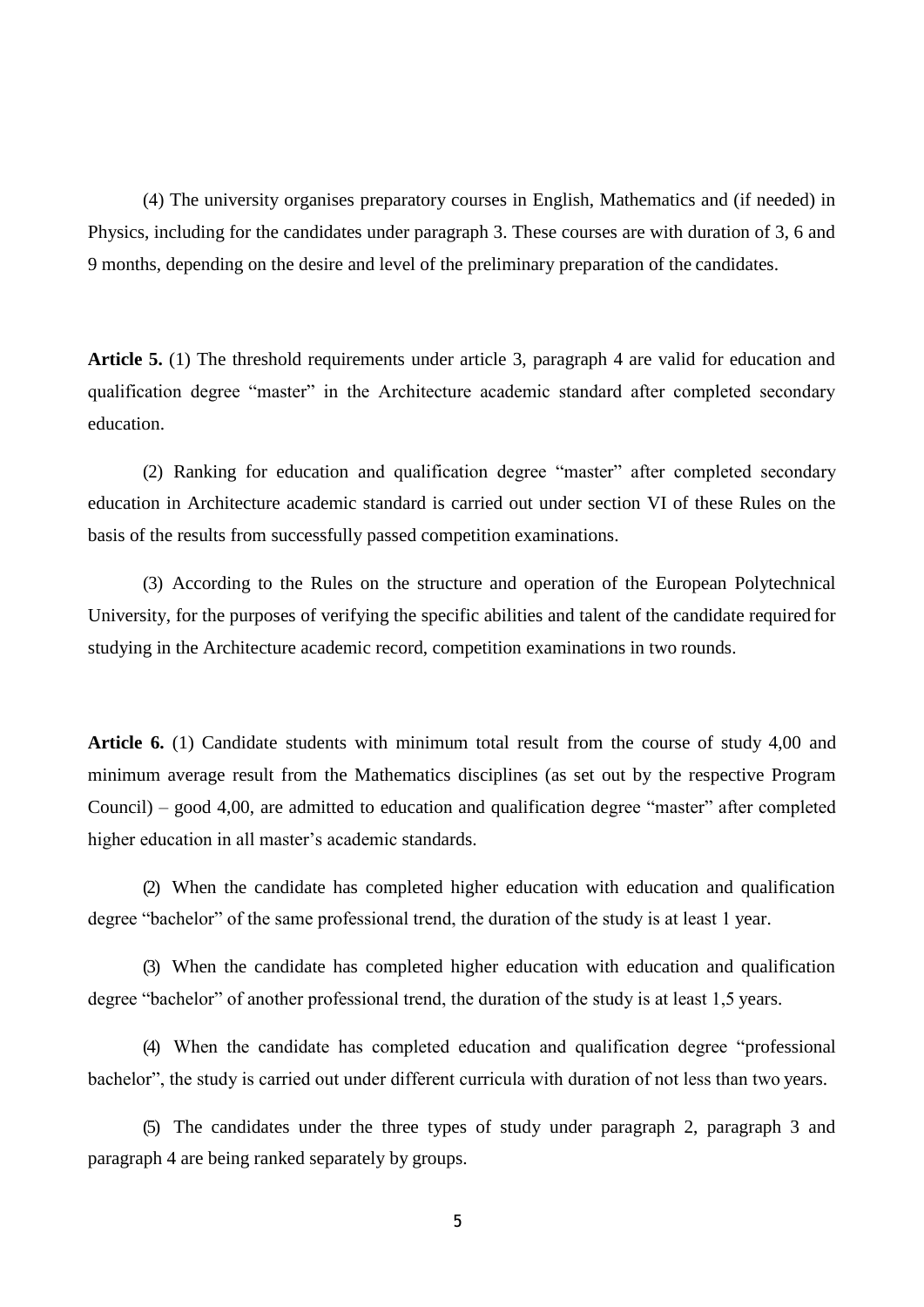#### **II. DOCUMENTS AND APPLICATION FEES**

**Article 7.** (1) Application documents after secondary education are as follows:

- 1. Application form or online application form in the internet: www.venlo-univrsity.nl;
- 2. Copy of the diploma for completed secondary education with academic record of the marks of different disciplines;
- 3. When the candidate is or has been a student in another university, they enclose an academic record from this university too.
- 4. Copy of ID card (for candidates from Bulgaria) or a copy of passport

(for foreign candidate students);

5. Copy of TOEFL, SAT, ACT, IELTS document. Such document is not required where the secondary or higher education establishment from which the student has submitted a diploma is an English language establishment or if the candidate's mother language is English, for which an official document should be enclosed;

6. For the Architecture academic standard, a portfolio of 10 works (drawings, collages, plastic arts, etc., including colour);

7. Upon candidate's discretion, references from a lecturer in the school or university the candidate has studied (in English). Such reference is submitted in electronic format signed with the names and the titles of the issuer with specified email and contact phone.

8. Documents for paid application fee.

(2) In case of admission under article 3, paragraph 3, the candidate students may submit documents for admission also after the beginning of the classes, however they are admitted conditionally.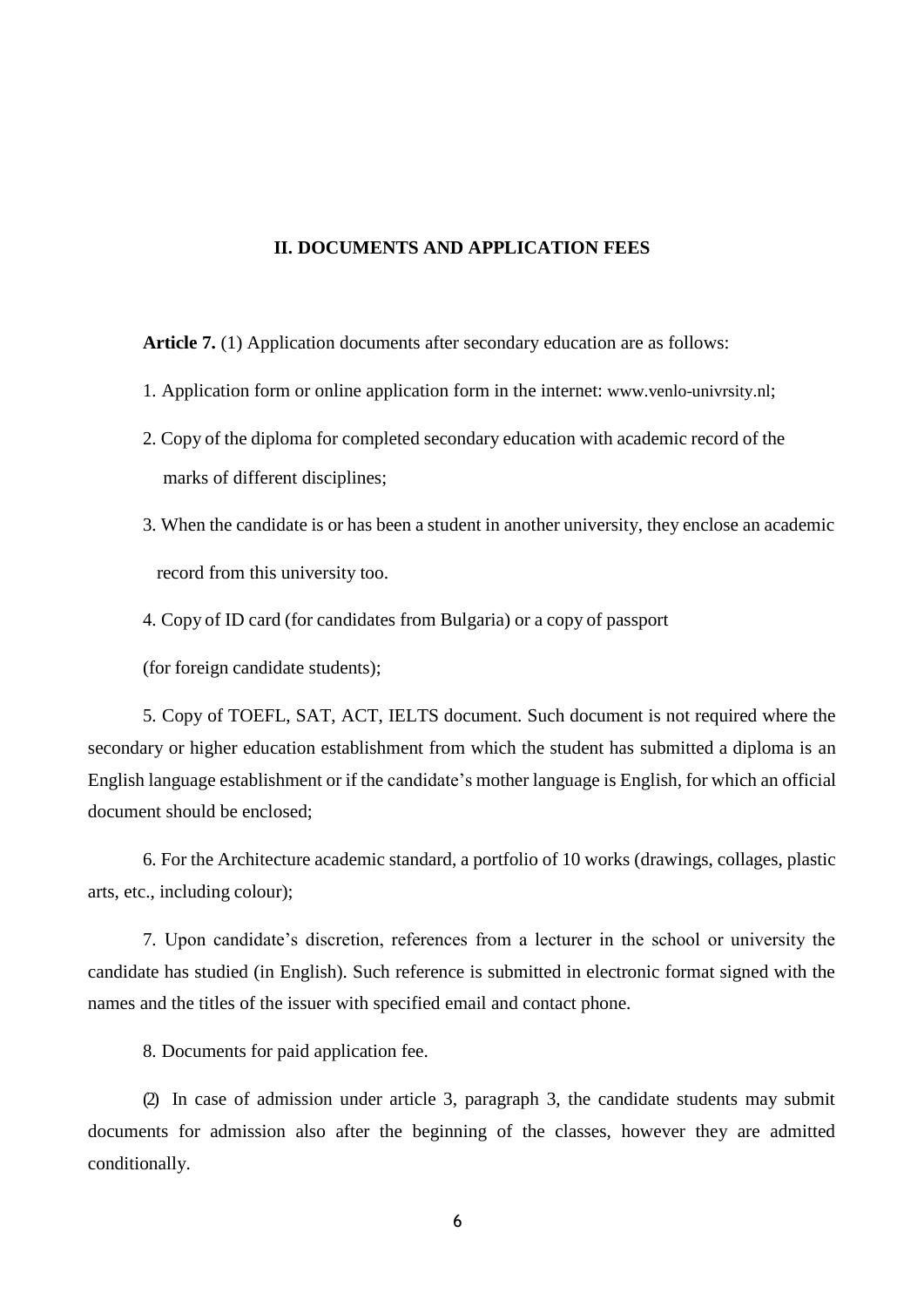(3) When the number of conditionally admitted candidate students under article 3, paragraph 3, is enough to organise a group study, for them the academic year may commence during the summer semester.

(4) Laureates and first place winners at national and international Olympiads in Mathematics, Informatics and Physics should submit a scanned copy of an original document issued by the Ministry of Education, Youth and Science for the marks of the respective subject relieving them from tuition fee during the first academic year.

(5) Application documents in education and qualification degree "master" after completed higher education are the same as in paragraph 1 of this article, however candidates submit copies of their diplomas for completed secondary and higher education.

(6) The list of required documents is officially published on the website of the University – [www.venlo-university.nl.](http://www.venlo-university.nl./)

**Article 8.** (1) The application fees are defined by the Board of Trustees and are published on the website of the University. They are paid by means of bank transfer to the specified current accounts.

(2) The following individuals are exempted from application fee:

1. complete orphans (up to 25 years of age);

2. individuals with permanent disabilities and reduced working capacity of more than 70%;

3. disabled soldiers;

4. individuals who have lived, until reaching full age, in homes for bringing and education of children without parents;

5. laureates and first place winners at national and international Olympiads in Mathematics, Informatics and Physics.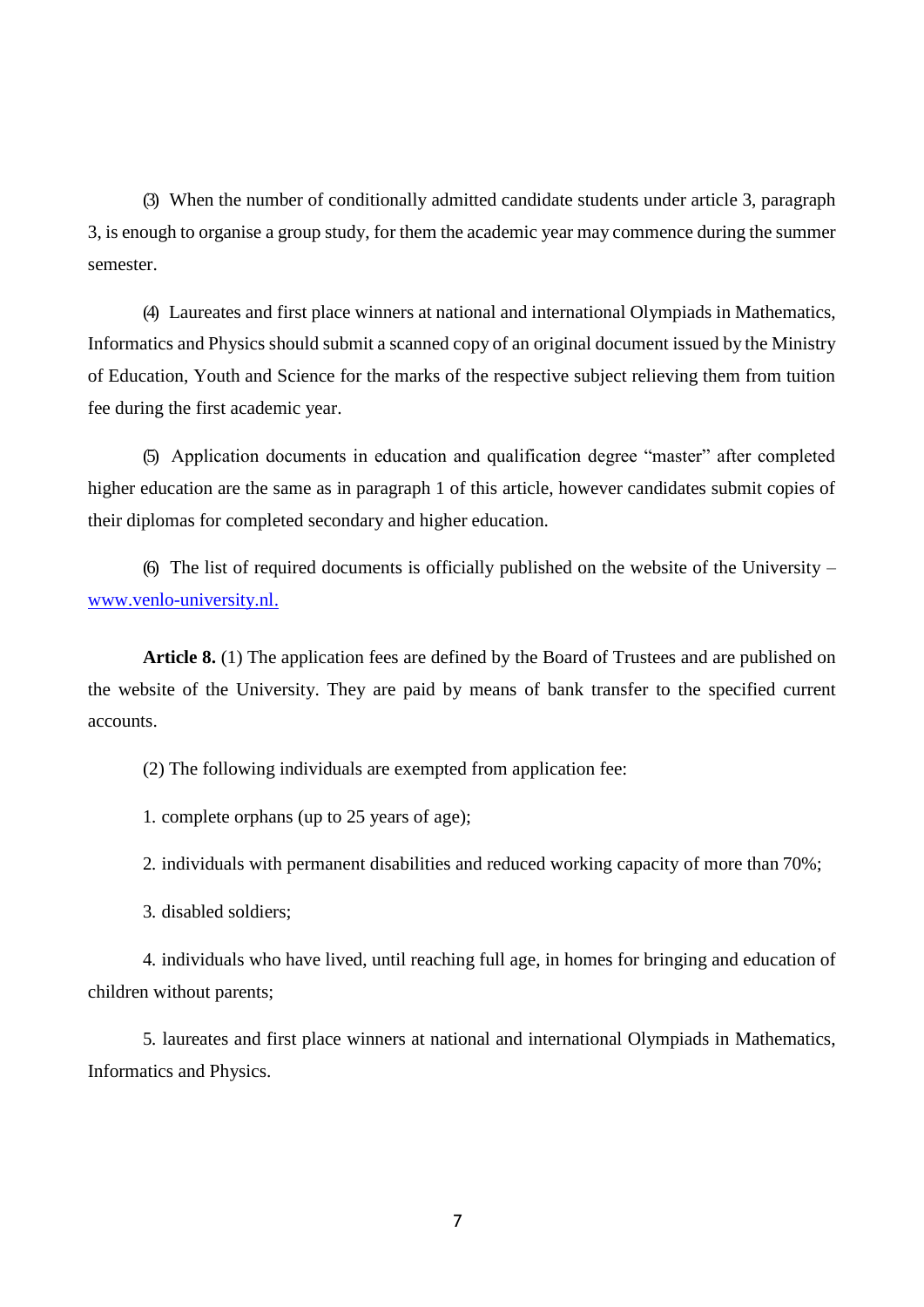#### **III. SUBMISSION OF DOCUMENTS**

**Article 9.** (1) Candidate students submit their application documents online on [www.venlo-university.nl](http://www.venlo-university.nl/) or in the University, address: city of Venlo, Prinsessesingel 30, 5911 HT p.m. in Student Policy Office.

(2) When documents are submitted in the University, the order of wished academicstandards (specialties) and the candidates' details are entered in the computer system in the presence of the students.

- (3) Each candidate student receives a computer printout of the application form.
- (4) The application fee is EUR 50 for Human Medicine, and EUR 20 for all other academic standards.
- (5) Conditionally enrolled students submit their documents until February for the respective

academic year. The transferred application fee is EUR 200, which is later deducted from the semester tuition fee upon enrolment with already issued diploma and upon obtaining student rights.

(6) The paid EUR 200 fee under paragraph 6 is not subject to reimbursement in case of refusal and non-enrolment of the conditional candidate as a student.

#### **IV. COMPETITION AND ADMISSION EXAMINATIONS**

**Article 10.** (1) Examinations for admission in the University are competition examinations when ranking the candidates for a specific number of places under article 3, paragraph 2. When the places for admission are not limited but the candidates do not meet the threshold criteria, they may sit for admission examinations.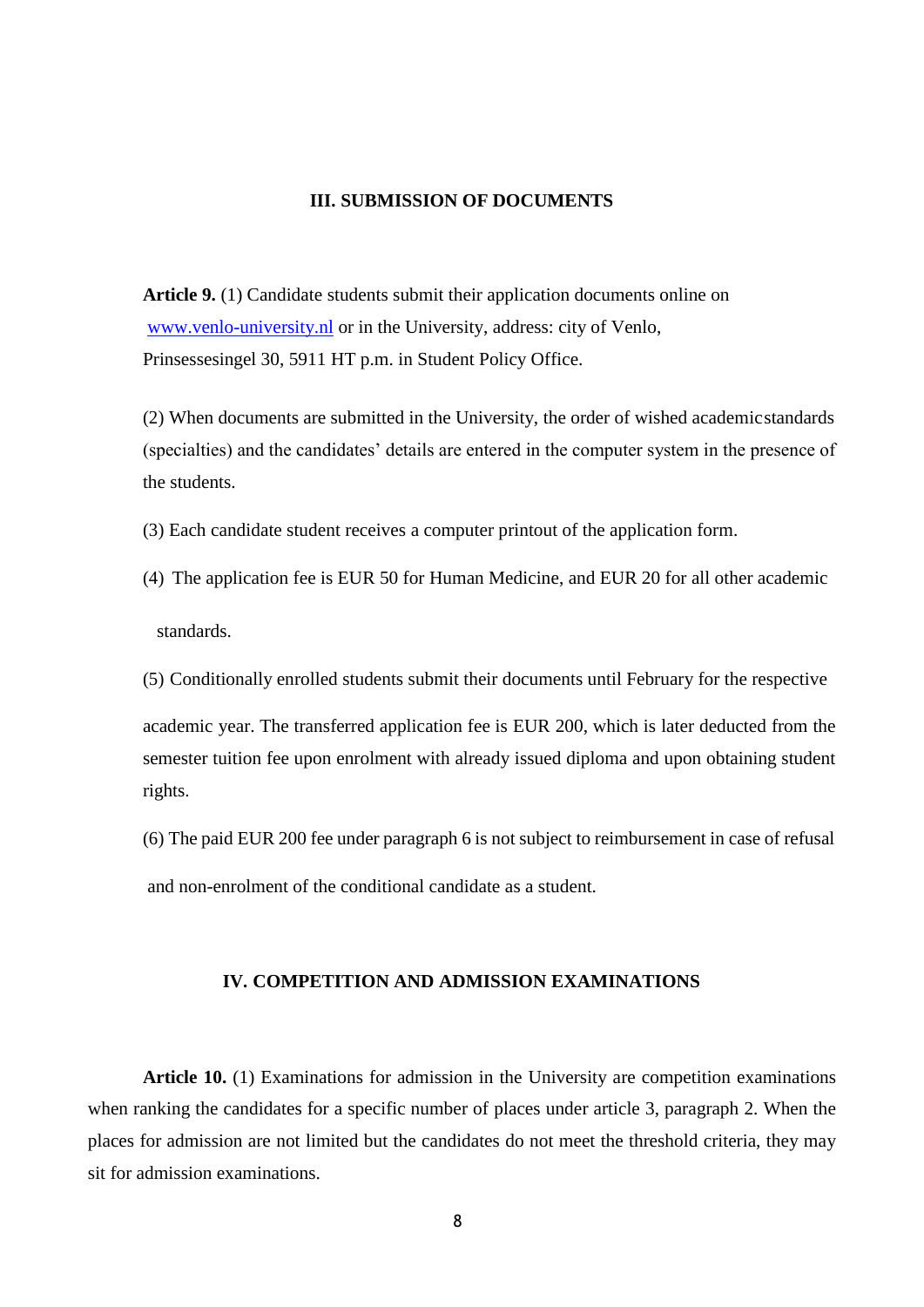(2) Competition examinations in the Universityfor the 5 years master's academic standard in mEDICINE are carried out in two rounds:

*First round.* The candidate's portfolio submitted or sent to the University with the candidate student documents is assessed according to the six-point marking system by an admission commission appointed by the rector.

*Second round.* If the commission admits the candidate to the second round, they receive a notification from the University. The second round examinations are carried out in two subsequent  $days - 2$  drawings per day.

**Article 11.** (1) Foreign candidates whose portfolios are highly assessed may be admitted conditionally and may be assured that upon verifying their abilities proven by the portfolio during the second round, they may be enrolled as students. In this particular case, the second round examinations may be conducted after their arrival in the University before the beginning of the lessons.

(2) If the candidates under the preceding paragraph fail to verify their abilities proven by the portfolio they are suggested to enrol in the preparatory first course to study drawing, English language and some general university disciplines as planned in the curriculum for the first course.

**Article 12.** (1) To prove equivalent preparation through admission examinations, documents are submitted, including on the Internet, according to instructions published on the University's website: [www.venlo-university.nl](http://www.venlo-university.nl/)

(2) Admission examinations in the Venlo University are as follows:

1. examination in Mathematics according to the requirements for the state matriculation examinations during the respective academic year, if the result for applying in the University is less than the threshold value, however the candidate believes they may prove equivalent preparation;

2. examination in English language – in case of applying for English language study and if the candidate does not have a document verifying the fulfilment of the requirements for English language fluency (TOEFL – minimum 70 points, SAT, ACT, IELTS – 5,5), the latter may sit for an examination to prove that they have equivalent preparation.

(3) For candidates who need additional training in relation to the examinations under paragraph 2 of this article, the University organises preparatory courses under article 4, paragraph 4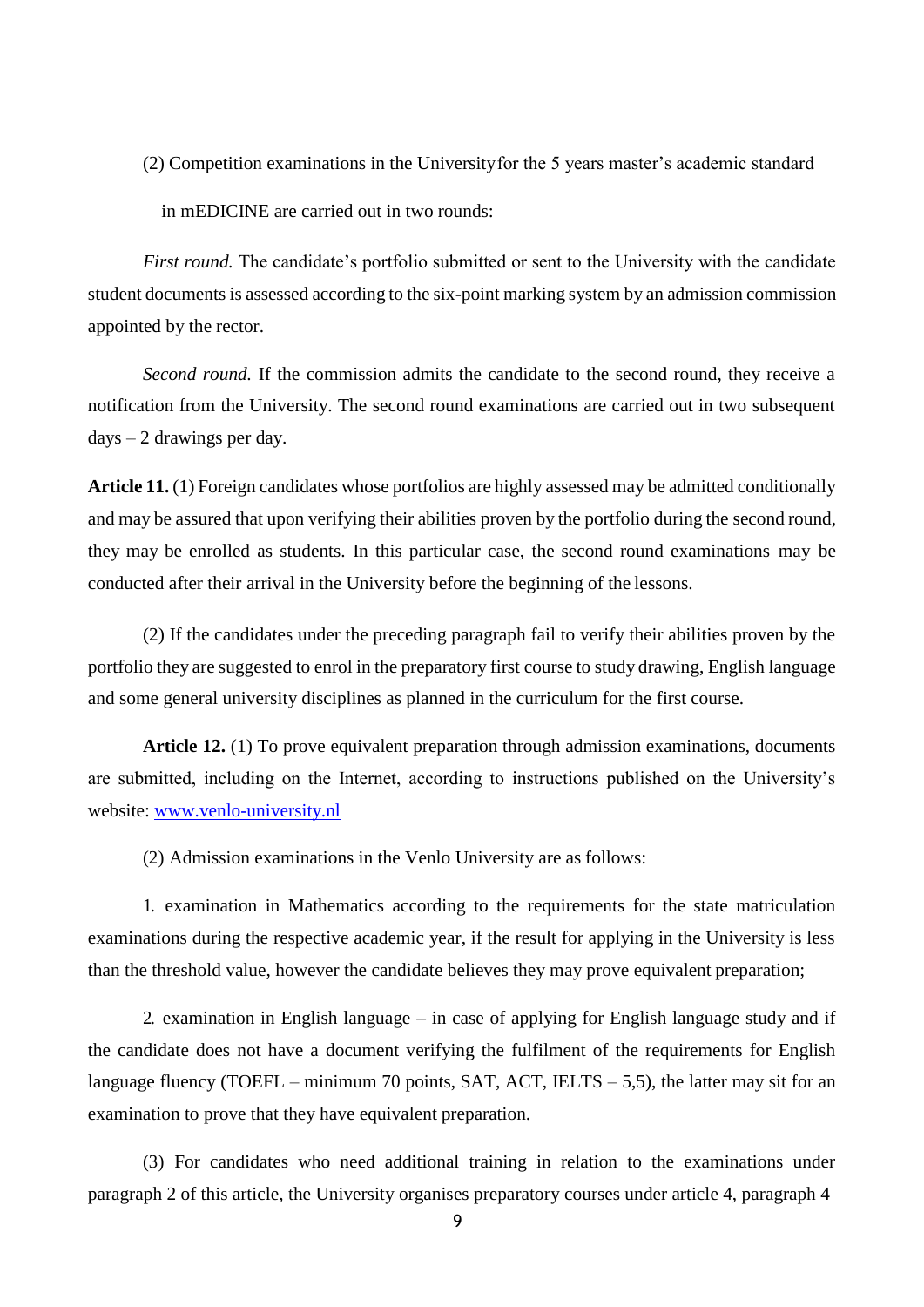(4) that are held according to a schedule and at a place announced on the official website. Upon completion of the course under the preceding paragraph, the candidate students are assessed and if the marks meet the threshold criteria they are used for admission in the University.

(5) The students subscribe for the training under the preceding paragraph to the

following email: [admition@venlo-university, a](mailto:admition@epu.bg)nd payment is settled by means of bank transfer.

(6) Fees for additional training and examinations are published on the University's website.

**Article 13.** (1) Admission examinations for proving equivalent preparation in Medicine and English language are written and anonymous.

- (2) Examinations are carried out by commission pursuant to terms and conditions as set out in a rector's order specifying the building and the room for each examination, which are also announced on the University's website.
- (3) Candidate students appear in the respective building half an hour before the scheduled start

time of the examination and bring their ID card (driving license) and the incoming registration number given upon submission of documents. Late candidates are not allowed to take part in the examination after its start time.

(4) During the examination candidates are allowed to use a pen (blue ink), black pencil,

rubber, pair of compasses and triangle. No mobile connection devices are allowed.

(5) The candidate student does not have the right to put written and other signs on

the competition work that breach anonymity.

(6) Upon attempting to breach anonymity, cheating, bringing forbidden communication

devices or other actions disturbing the normal course of the examination, the written work of the candidate is invalidated by the commission in the hall, which specifies the motives to this effect, and the candidate is not allowed to participate in the competition again.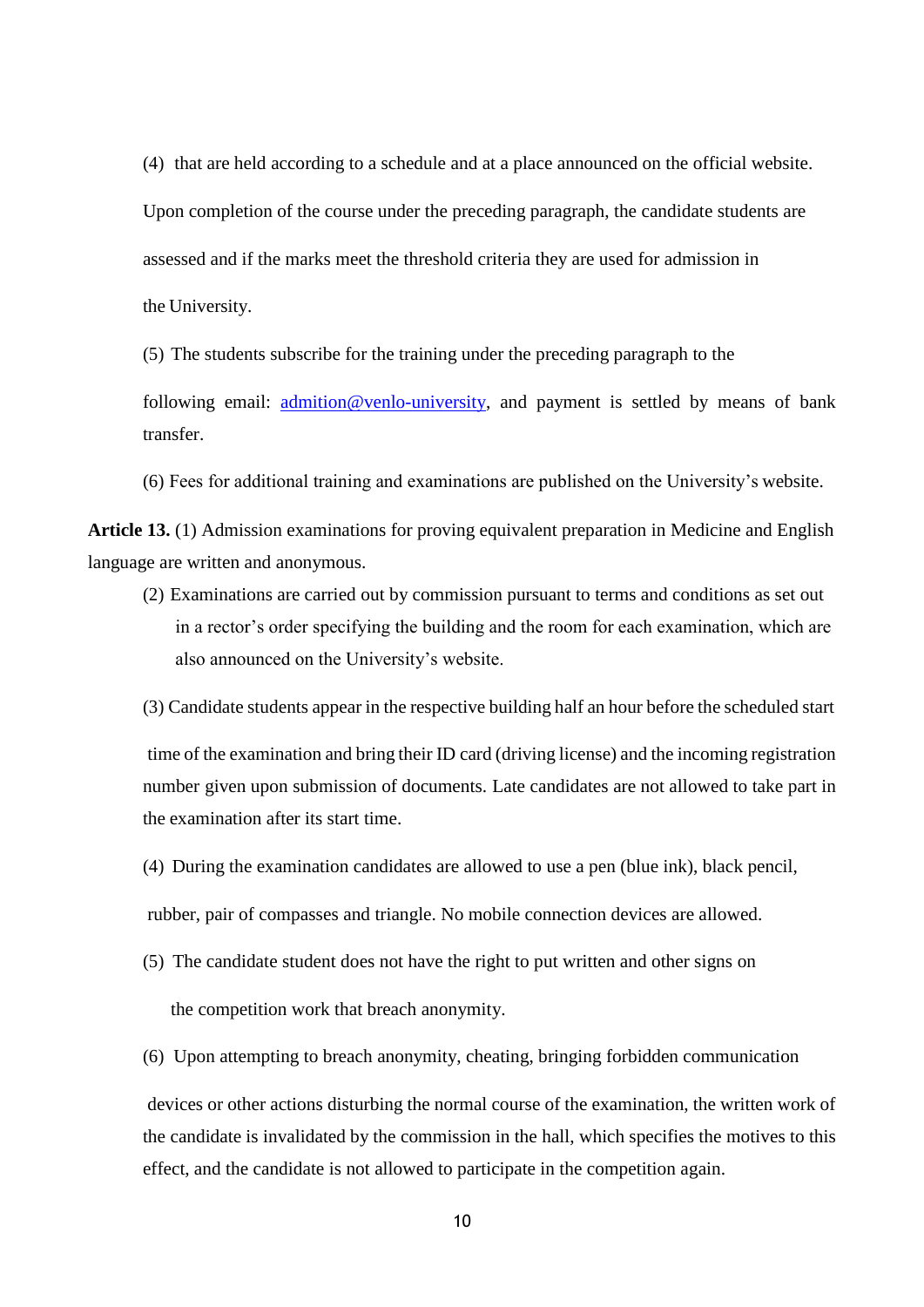(7) Candidate students do not have the right to leave the room during the first hour after the start of the test (examination), and afterwards leaving the room is allowed as an exception with chaperon (official).

(8) The candidate student submits all parts of the written work and the provided sheet of paper

with the theme of the test (examination) to the person in charge of the room, who verifies the ticket with the incoming registration number in the presence of the candidate. The candidate seals the small envelope on their own and waits for the sealing of the big envelope with their written work.

(9) After the submission of the written work the candidate student is obliged to leave the

room and the building.

(10) Each candidate student has the right to review their written work personally after the announcement of the results.

**Article 14.** (1) The results from the competition examinations are announced for all in a list according to the published time schedule. Announced examination marks are final and are not subject to reassessment.

(2) Important dates are published on the University's website  $-\frac{www.venlo-university.nl.}$  $-\frac{www.venlo-university.nl.}$  $-\frac{www.venlo-university.nl.}$ 

### **V. TRANSFER OF STUDENTS TO EPU FROM OTHER HIGHER EDUCATION ESTABLISHMENTS**

**Article 15.** (1) Students from other higher education establishments may transfer to the University by submitting a request and documents under section II with enclosed academic record for the examinations taken there.

(2) Student status of transferred students is defined by the rector upon proposal of the vicerector in charge of the study process taking in consideration the academic records and the applicable curricula in VU.

(3) When the candidate students have graduated abroad in higher education establishments of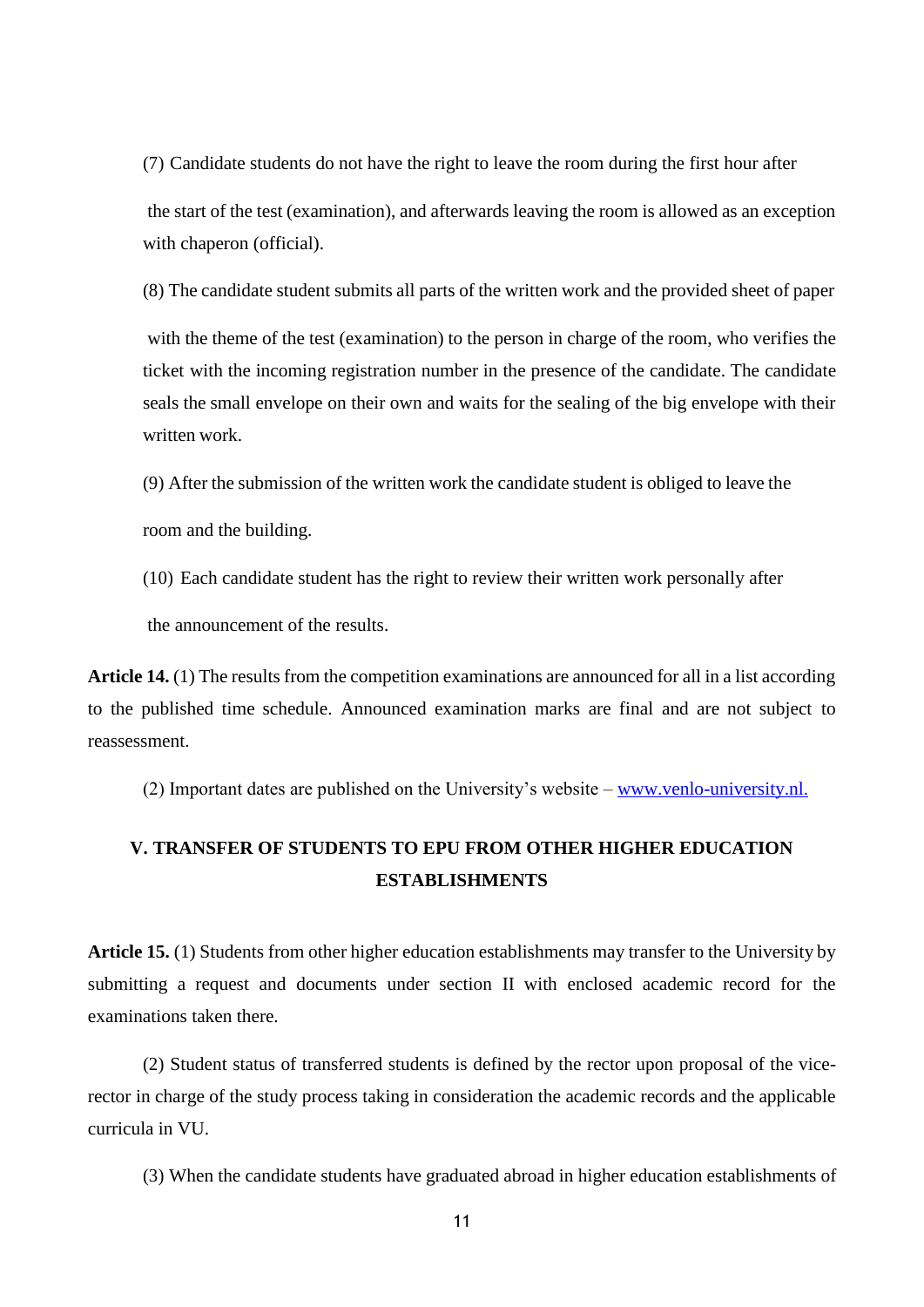college types under article 17, paragraph 8 of HEA, the education in the same disciplines as those contained in the curriculum of the VU academic standard is recognized unconditionally.

(4) Examinations and credit points specified in the academic record under the preceding paragraph are recognized by testing the expected results and skills. To this end the rector schedules an examination and establishes a board of examiners comprising habilitated persons who assess the students according to a synopsis provided and examination regime announced in advance.

(5) Students under the preceding paragraph are assessed with "yes" and "no". When the student has defended with "yes", the University recognises the mark from the academic record. When the mark is "no", the student sits for the regular examination in the Venlo University, and in special cases, they may need to complete additional training.

#### **VI. RANKING AND ADMISSION OF CANDIDATE STUDENTS**

**Article 16.** (1) When students are admitted under article 3, paragraph 3, by means of ranking, only the candidates meeting the threshold requirements under article 3, paragraph 5 take part in such ranking.

(2) The average result used for ranking is formed on the basis of the information containedin

the documents, and in case of taken examinations – the results from them.

(3) When the foreign candidates are not assessed according to the six-point marking system,

a table for equivalence of marks as set in the education document in accordance with the conformity of the American Association of Collegiate Registrars and Admissions is applied.

(4) The competition average grade of the candidate students for all academic standards is

formed as a sum of different components under paragraph 5 and paragraph 6.

(5) Bachelor academic standards have maximum average result of 24. It is formed by:

1. the double result from the diploma for secondary education;

2. the mark in Mathematics:

a. from the matriculation examination

or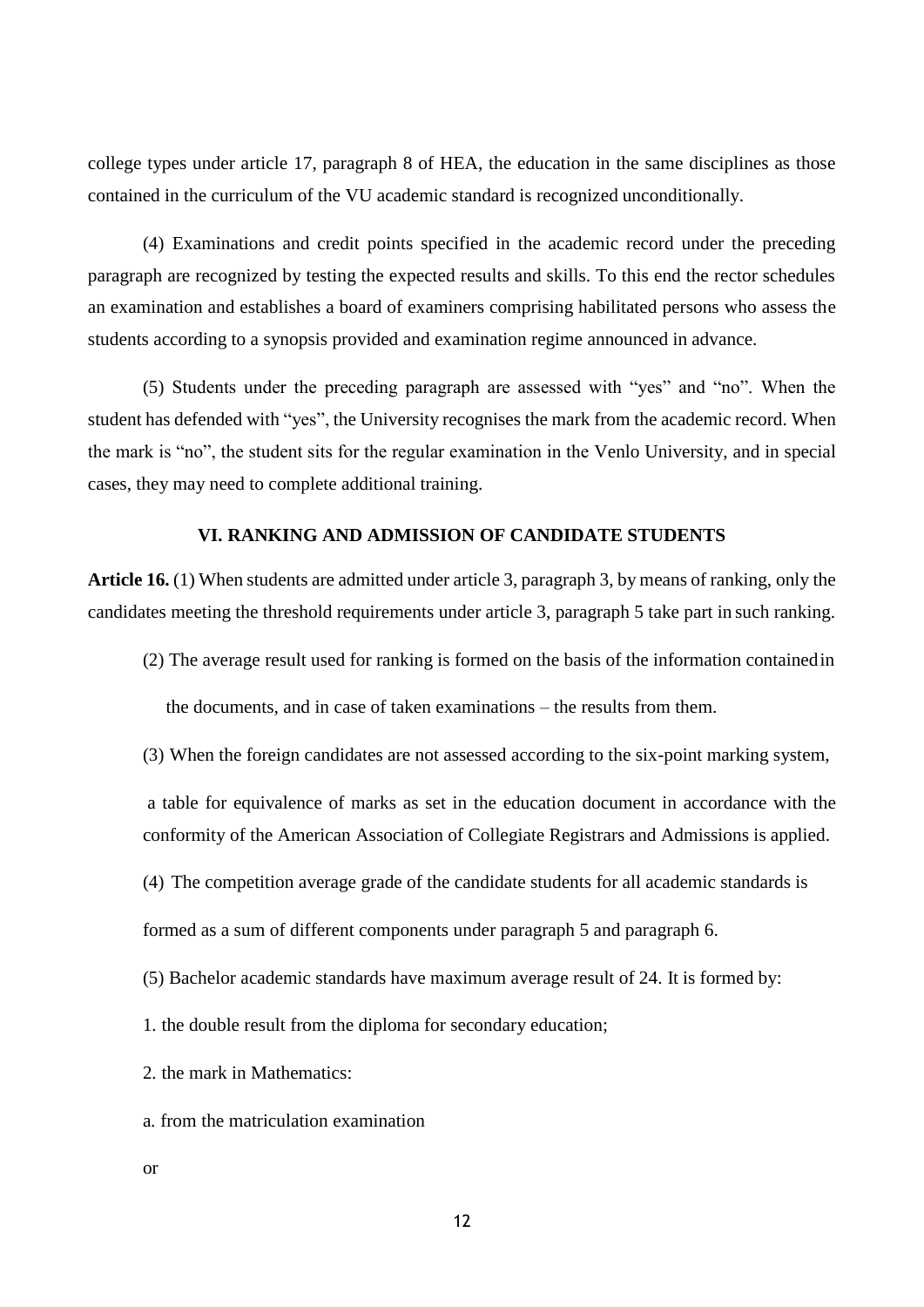- b. from the supplement to the diploma (for those who have not sat for matriculation examination in Mathematics)
- or
- c. the mark from the examination if the candidate has taken an examination under article 13;
- 3. the mark in foreign language from the diploma for secondary education or from the examination if the candidate has taken an examination under article 13.
- (6) The maximum average result for masters in Architecture is 54. The average result is formed by:
- 1. the double result from the diploma;
- 2. the mark in Mathematics under paragraph 5, item 2 of this article;
- 3. the mark in foreign language under paragraph 5, item 2 of this article;
- 4. the mark given by the admission commission on the grounds of the portfolio mark;
- 5. the marks for specific abilities and talent given for the 4 drawings from the second

round (each having equal weight) forming the other 24 average result points.

(7) Students are ranked according to the firs specialty they want in accordance with their

admission average result formed according to the method specified above. Upon taking the places for the respective specialties, the minimum average result is fixed, and the candidates who have gained lower average result are redirected to the next specialties they have chosen with lower minimum average result.

**Article 17.** (1) In terms of the admission of students without competition under article 3, paragraph

- 3, the gained average result is not taken in consideration but only the threshold criteria.
- (2) Conditionally admitted students are referred to the admission under paragraph 1
- of this article, however they should verify with their original diploma that they meet the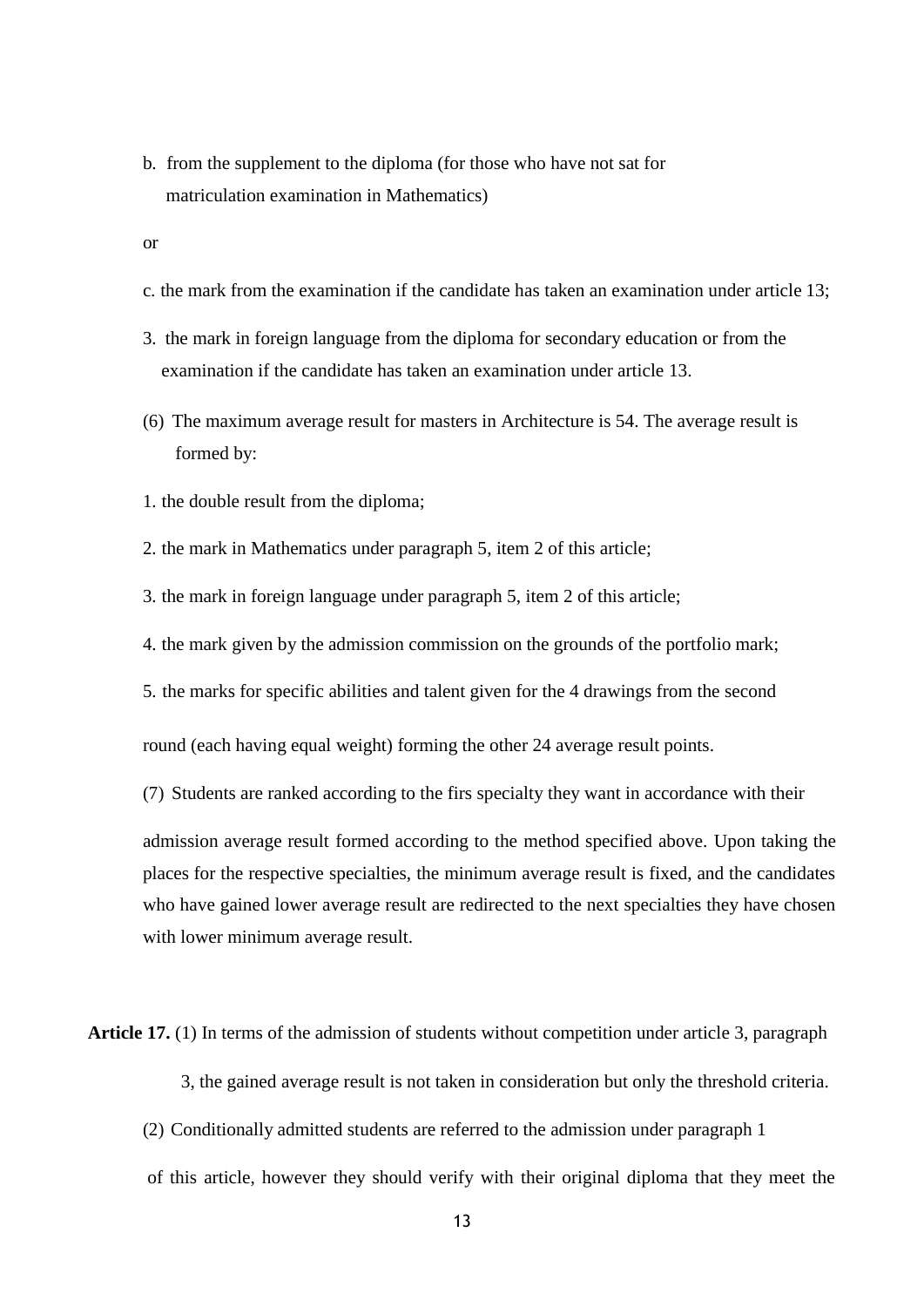threshold criteria.

(3) In case a restriction occurs afterwards due to the great number of candidates and a ranking should be necessary, the University ensures the student status of the conditionally admitted candidates.

**Article 18.** (1) Applying for all masters academic standards above the base higher education is made on the basis of the result from the diploma for completed higher education.

- (2) Ranking is made in accordance with the approved places by specialties in a descending order of the competition average result and in the order of wished specialties specified by the candidate.
- (3) When the places for the respective academic standard are more than the candidates,

no ranking is made, and all candidates meeting the requirements are enrolled.

**Article 19.** (1) After ranking, candidate students are enrolled within the specified time period as follows:

1. candidate students classified according to their first wish are finally enrolled;

2. candidate students classified according to a next wish may enrol in the respective academic

standard if there will be vacant places after the expiration of the time period for candidate enrolment.

(2) Upon filling the vacant places, with priority are ranked candidate students who have

successfully taken the competition examinations or matriculation examinations, who are:

1. individuals with permanent disability and with reduced working capacity of more than 70%;

2. disabled soldiers;

3. complete orphans.

(3) Candidates who have successfully taken the respective matriculation examinations or analogic competition examinations in other higher education establishments may also apply for the same places. Each candidate verifies this with original document issued by the respective higher education establishment.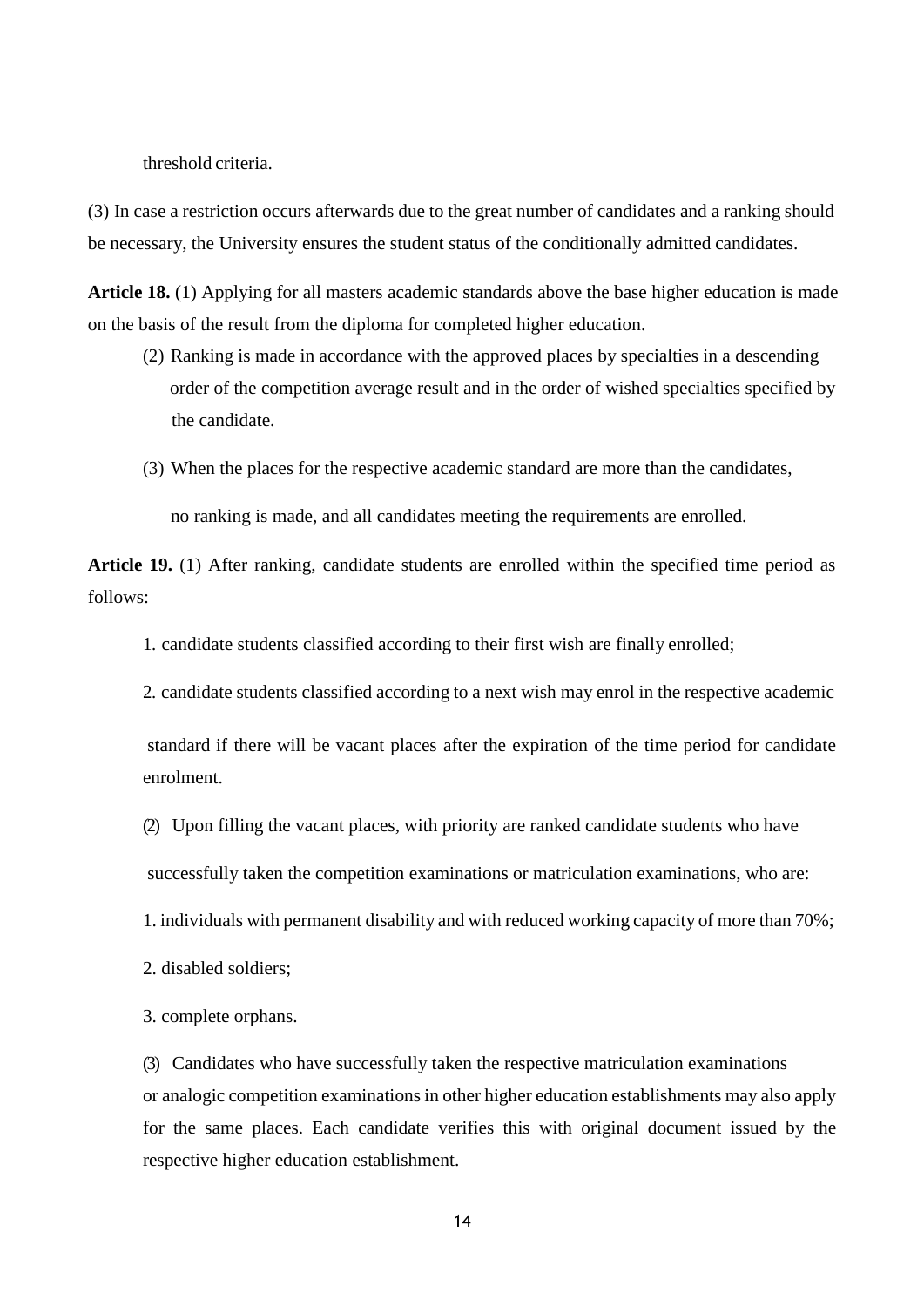**Article 20.** (1) Admitted candidate students who have failed to enrol or to confirm their participation within the specified time periods, irrespective of the reasons to this effect, are disqualified from the next ranking stages. They should take their diploma for completed secondary education from the Student Policy Office personally.

- (7) A certificate for the results of the respective competition examination is issued by the Student Policy Office upon request.
- (8) In case admitted and finally enrolled students drop out on their own will, the tuition fee

they have paid for the first semester is not subject to reimbursement.

#### **VII. ENROLMENT OF NEWLY ADMITTED STUDENTS**

Article 21. (1) Newly admitted students are finally enrolled on the grounds of order issued by the rector.

- (2) Students are enrolled by submitting:
- 1. Original diploma for completed secondary education, which is kept in Student Policy Office until the end of their study.
- 2. Four pictures in ID document format.
- 3. Documents for enrolment of new students.
- 4. ID card which is returned to the candidate after verification.
- 5. Receipt for paid semester tuition fee, which are paid by means of bank transfer.
- 6. For foreign students, a document issued by the Ministry of Education, Youth and Science

verifying that the individual is admitted as a student on the territory of the Republic of Bulgaria.

(3) Admitted students who fail to enrol within the specified time periods, irrespective of

the reasons to this effect, lose their rights.

(4) Dates for ranking and enrolment are published on the University's website –

[www.venlo-university.nl.](http://www.venlo-university.nl./)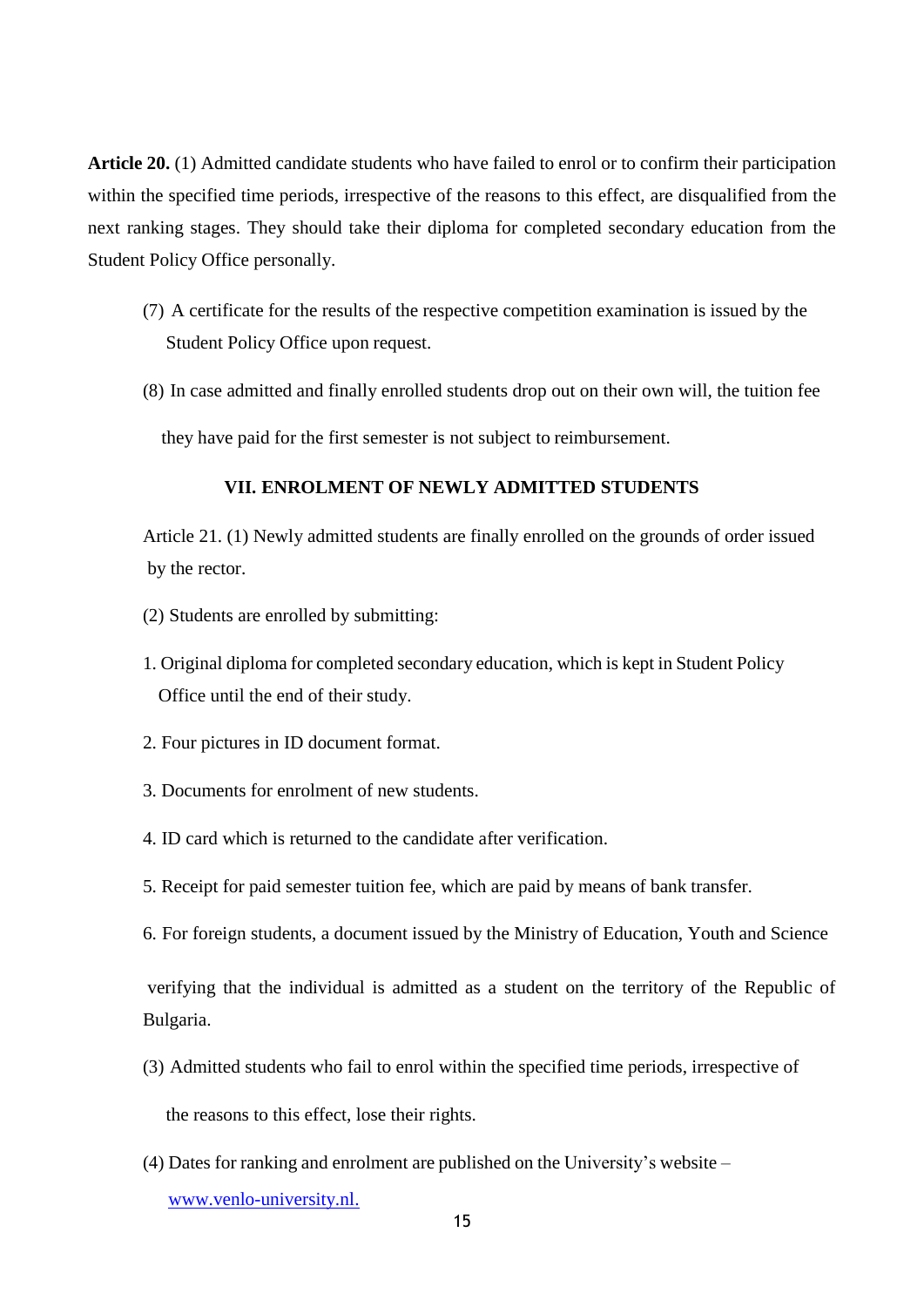#### **VIII. SUPPLEMENTARY PROVISIONS**

§ 1. In the course of the competition and enrolment of students the rector of the University has the right to make changes in the announced procedure for admission of students, provided these changes do not cause disadvantages to the candidate students and are not in conflict with the Rules on the structure and operation of the University.

§ 2. (1) The organisation of admission and enrolment of students, providing references and information is procured by the Student Policy Office, and the Commission for Admission of Candidate Students appointed by order of the Rector. The University does not bear liability for any illegal actions, references and information provided by third persons.

(2) The notifications to the candidate students of the University (acceptance of documents, fees, results from competition examinations, rankings, etc.) are placed on the signboard in the University and are published on the University's website.

(3) Information about applying, results from competition examinations, ranking, notifications and other details about the university may be obtained:

- 1. on the INTERNET: [www.venlo-university.nl](http://www.venlo-university.nl/)
- 2. by phone: +31 6 20284506;
- 3. in Student Policy Office of VU.

§ 3. (1) Candidate students who have failed to submit the required documents, to pay the respective fees within the specified time periods, who have submitted false documents, who have made an attempt to provide false information upon filling-in their application forms, or to mislead the admission commission or the management of the University are disqualified from participation in the competition.

(2) Requests and complaints on all candidate student matters are sent to the Rector and should be submitted to the Student Policy Office. The rector finally settles all issues relevant to the admission of students in the University and to the candidate students' requests and complaints in compliance